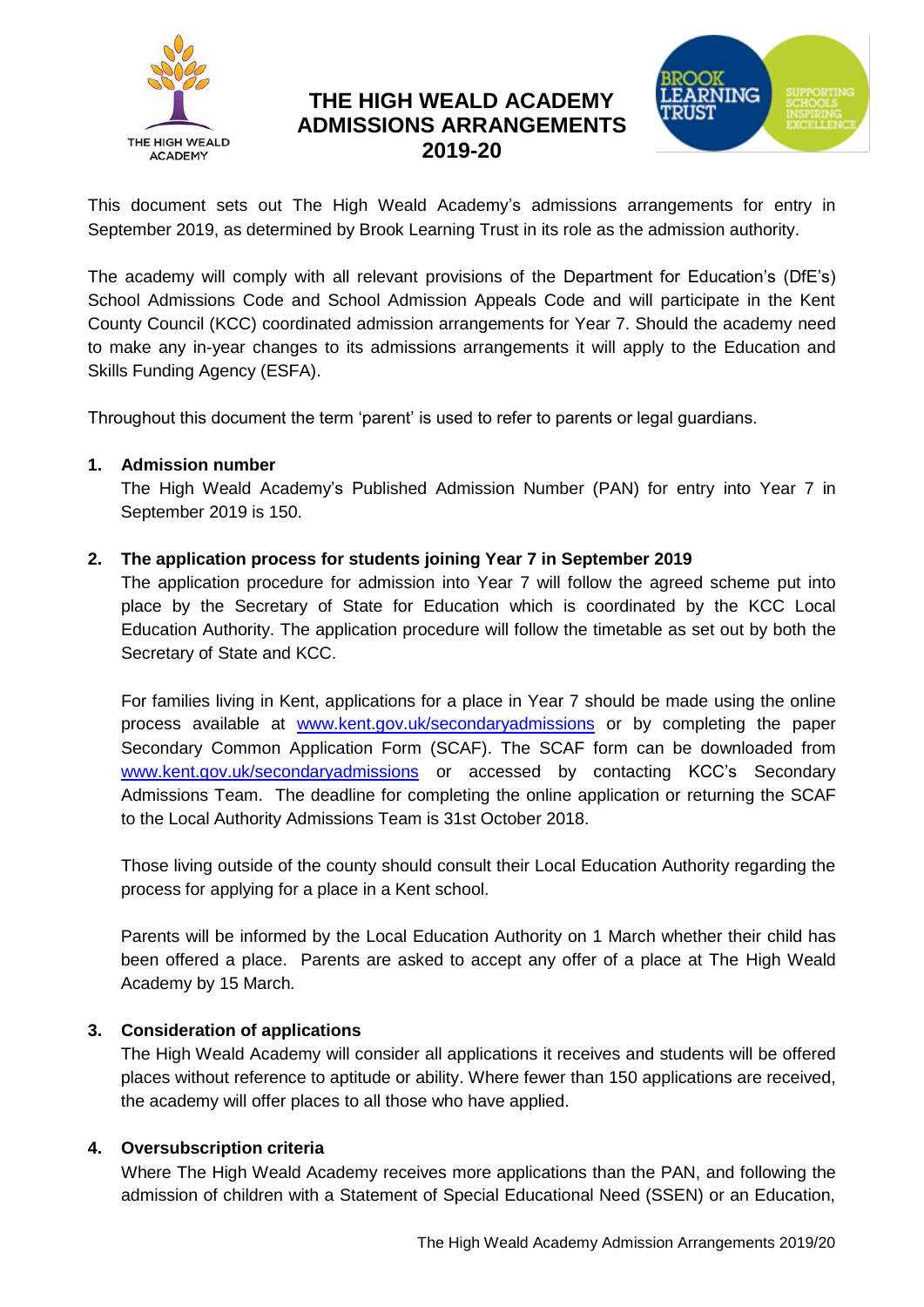Health and Care Plan (EHCP) which names the academy, applications will be ranked against the following criteria in the order set out below:

a. Children in Local Authority Care or Previously in Local Authority Care in England - A 'looked after child' or a child who was previously looked after but immediately after being looked after became subject to an adoption, child arrangements, or special guardianship order.

A looked after child is a child who is (a) in the care of a local authority, or (b) being provided with accommodation by a local authority in the exercise of their social services functions (see the definition in Section 22(1) of the Children Act 1989).

b. Children who were previously in care outside of England. - A child who was previously looked after but immediately after being looked after became subject to an adoption, child arrangements, or special guardianship order.

Evidence of these circumstances will need to be provided to the academy. The academy reserves the right to make the final decision regarding whether the evidence provided is considered satisfactory or not.

c. Students who have a sibling on roll at the time of admission to the academy.

In this context a sibling is defined as children who live as brother or sister in the same house, including natural brothers and sisters, adopted siblings, half-brothers or sisters, stepbrothers or sisters and foster brothers and sisters.

d. The proximity of the student's permanent home address to The High Weald Academy, with those living nearest being ranked highest.

The distance between the child's permanent home address and the academy is measured in a straight line using the National Land and Property Gazetteer (NLPG) address point. Distances are measured from a point defined as within the child's home to a point defined as within the academy as specified by NLPG. The same address point on the academy site is used for everybody. When we apply the distance criterion for the academy, these straight line measurements are used to determine how close each applicant's address is to the academy.

e. In the event of two applications that cannot otherwise be separated, a clear and fair tiebreaker will be applied by randomly ranking one application ahead of the other.

#### **5. Waiting lists**

Where the academy receives more applications for places than are available, a waiting list will operate for unsuccessful applicants to Year 7. This waiting list will be managed by KCC in the first instance as part of the coordinated admissions scheme, before being passed over to the academy on the date set out in KCC's admissions process.

The High Weald Academy will also maintain waiting lists for other year groups (excluding the sixth form) and all lists will be open to any parent to ask for his or her child's name to be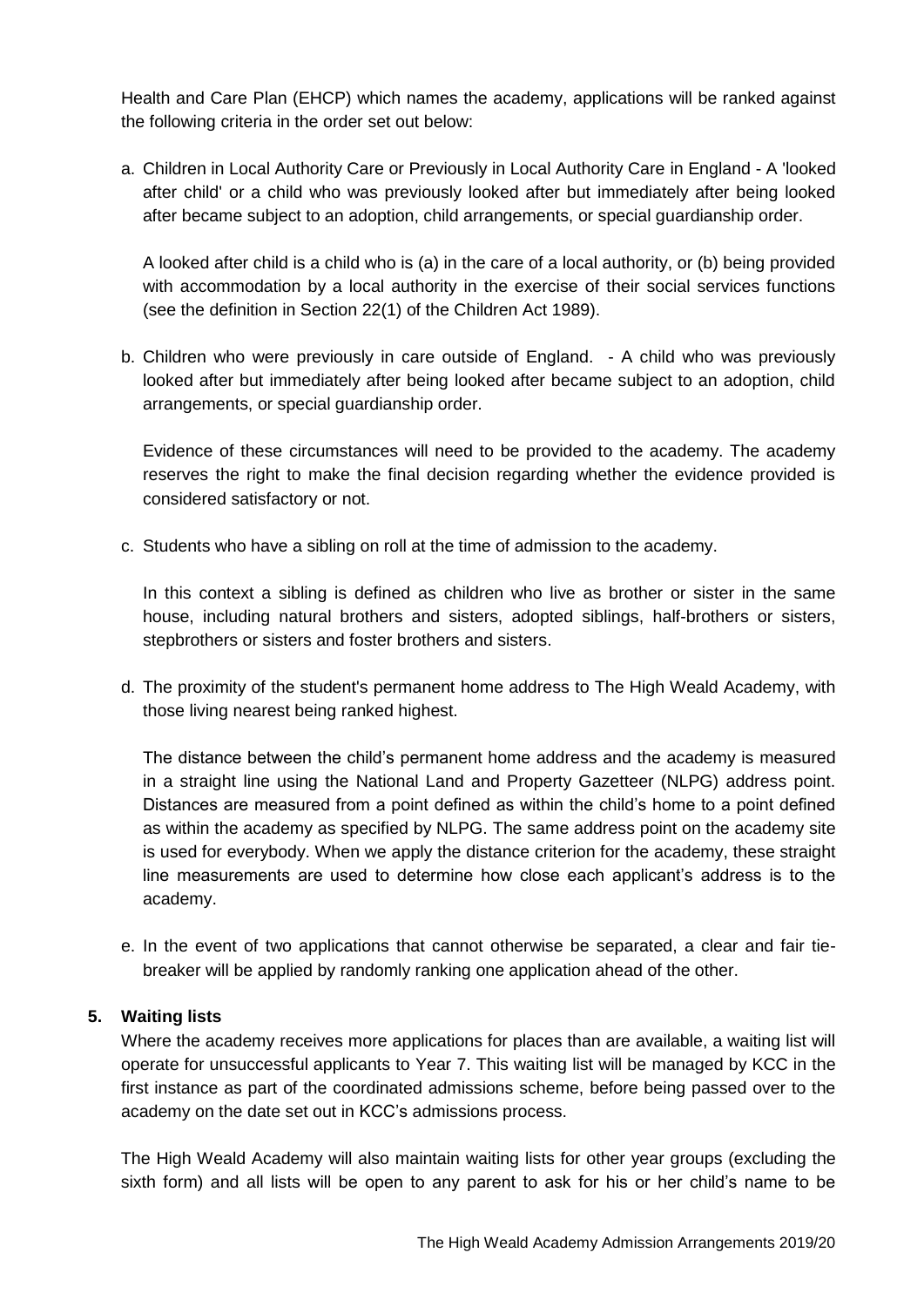added. The academy's waiting lists will be re-ranked, in line with the published oversubscription criteria, every time a child is added.

### **6. In year admissions**

Subject to any provisions in the Local Authority's co-ordinated admission arrangements, applications for admission to the academy such as:

- late applications for admission to Year 7
- applications for admission to years other than Years 7 and 12
- applications for admission to any year after the beginning of the academic year

will be handled by the academy and places will be offered, if they are available, to applicants according to the oversubscription criteria specified in paragraph 4 above.

Expressions of interest and applications for such admissions can be made directly to the academy by contacting Mrs Julie Warman, Admissions Secretary on 01580 712754 or via [warmanj@highwealdacademy.kent.sch.uk.](mailto:warmanj@highwealdacademy.kent.sch.uk)

## **7. Admission of children outside their normal age group**

Parents may request that their child is admitted to a year group outside their normal age range. All requests will be considered on their own merits, taking into account individual circumstances and the best interests of the child. If a request is refused, the child will still be considered for admission to their normal age group.

Requests for such an admission should be put in writing and sent directly to the academy's Admissions Secretary at the time of the admission application. Parents should state the reasons for the request and submit any evidence in support of their case, for example:

- information from the child's current school, including any supportive letter or documents
- information about the child's academic, social and emotional development
- where relevant, their medical history and the views of a medical professional
- whether they have previously been educated out of their normal age group; and whether they may naturally have fallen into a lower age group if it were not for being born prematurely.

If necessary to help make an informed decision, the Admissions Secretary may contact the child's current school to seek their professional opinion.

Requests for admission out of the normal year group will be considered alongside other applications made at the same time.

#### **8. Right to appeal**

There is a right to appeal to an Independent Appeals Panel for any unsuccessful admission application. Appeal requests should be submitted in writing and sent to the academy address, for the attention of Dr Alie Bird, Clerk to the Trust Board.

Appeals relating to Year 7 admissions will need to be submitted within the timeframe set out within KCC's coordinated admissions arrangements.